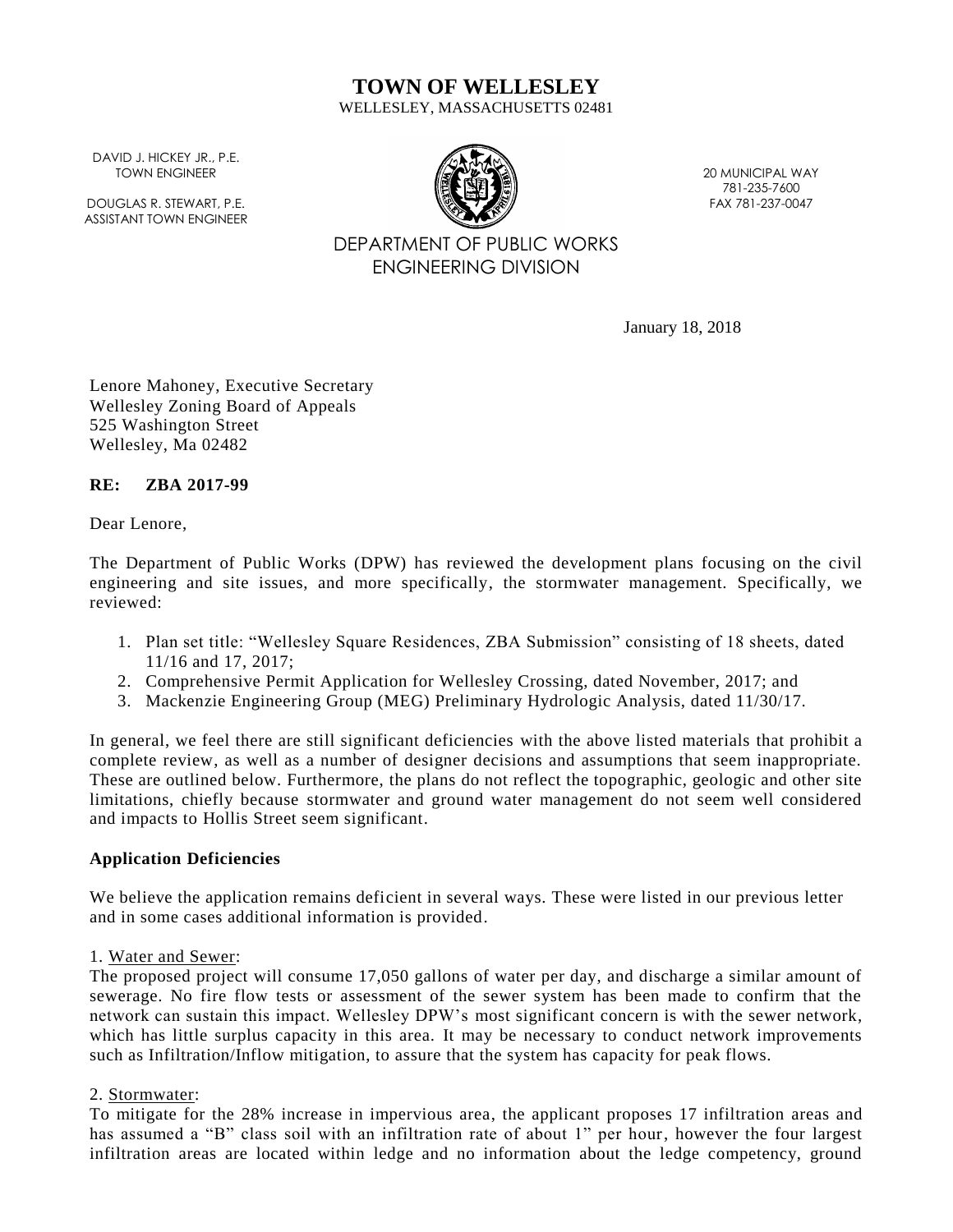water level or the ability to infiltrate has been submitted. We note that one infiltration area is a proposed 15-18' ledge cut, which seems more likely to collect groundwater than to infiltrate stormwater into the ground. The largest proposed infiltration area is entirely with the foundation of the existing house at 6 Delanson Circle, where the soils are likely to be very disturbed and, where again, there is likely to be some limiting impacts from the surrounding ledge. Please note that this infiltration area has no outlet control, and in extreme conditions will overflow to a series of cascading retaining wall with planting areas and the projects courtyard. This infiltration area will also be very difficult to inspect and maintain because it is located above, and is walled off from, the majority of the site.

As we mentioned in our previous letter, most of the infiltration areas are located upgradient and very close to key structures, including tall retaining walls and garage foundations. We believe that this raises structural concerns. The applicant has provided no information on foundation drains or building sumps and we are concerned, given the depth of the structure and a relatively shallow groundwater elevation, that dewatering will be required for the proposed structure. Given the limited discharge options and presence of ledge, there is potential that any groundwater discharge could negatively affect the performance of the proposed stormwater infiltration areas.

These deficiencies in the application are particularly concerning because the applicant is proposing a connection to the municipal stormwater system, characterized as an overflow. Without a more detailed analysis to the contrary, we believe the design will negatively impact the Town's drain network. We note that connections to the municipal system are generally discouraged, and only permitted by a DPW connection permit, where it can be demonstrated that there is no impact to the municipal system. As stated previously, the DPW is concerned that several sensitive downstream issues have yet to be addressed.

### 3. Construction Management:

No additional information was submitted relating to the how the project will be constructed. It seems likely that there will be a significant impact to the surrounding rights of way, and possibly nearby private property as there appears to be little to no space for staging materials or erecting the building, and it does not appear to be accounted for in the design. It seems clear that the grading around the ledge and the foundation for those retaining walls located close to the property line will likely impact the abutting private property.

#### 4. Blasting and Ledge:

We did not find any additional information addressing our concerns with the amount of ledge proposed to be removed by the project, and remain concerned that there is a potential for off-site impacts related to noise, dust, debris and groundwater impacts.

#### 5. Miscellaneous:

The application is still lacking information related to refuse disposal, site lighting, and snow management.

#### **Other Concerns**

In addition to the deficiencies listed above, there were several areas of concern that surfaced as we reviewed the hydrologic assessment. The applicant proposes to build a series of planted beds along the frontage of both Linden and Hollis Streets. The grading around the beds is confusing, as sometimes water is shed toward them and sometimes away from them. It appears that runoff from the site , as well as from the roof, is directed to them but we were unable to assess them as no profile, or details on how they function have been provided. We are concerned with the ability of those planted beds to function in all seasons. We also note that there will likely be conflicts with both sidewalk users and street users, as the planted beds are very close to the right of way. Here again, a general assumption on the infiltration rate was used, based on the historical maps of the underlying soil. We feel this does not address the 'engineered soil" that will likely be used in the planters, nor does it take account for seasonal variations, such as frozen conditions or decreases related to age. It is our understanding that planted beds are generally used to add biological treatment and improve water quality, and are designed based on the water quality volume, yet no calculations were submitted by the applicant for